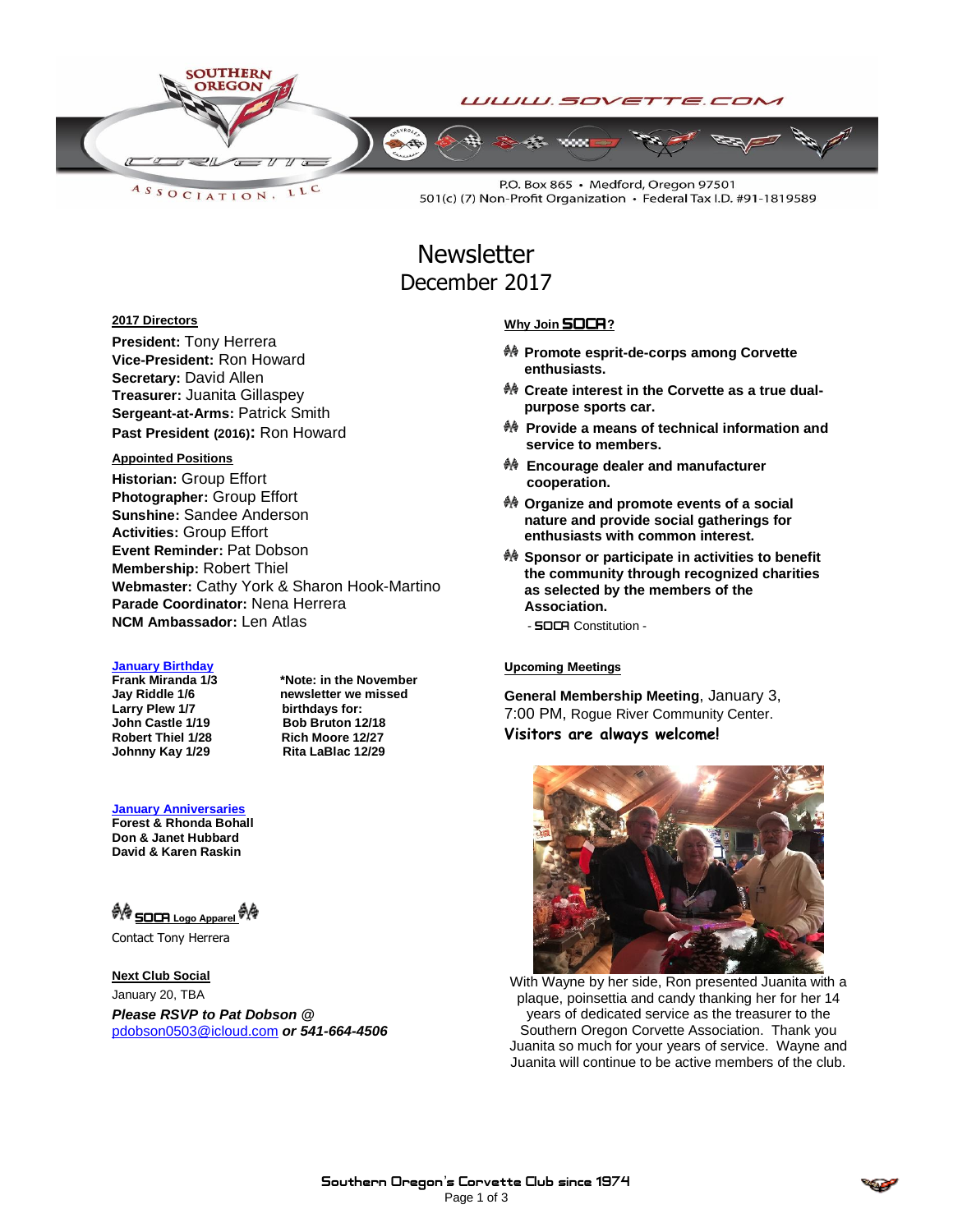January 3 – SOCA General Membership Meeting. 7:00 P.M., Rogue River Community Center, Rogue River.

January 15 – Martin Luther King, Jr. Day

January 20 – SOCA Social, Details TBA

February 7 – SOCA General Membership Meeting. 7:00 P.M., Rogue River Community Center, Rogue River.

February  $14<sup>th</sup> -$  Valentine's Day

February 17<sup>th</sup> – SOCA Social, Details TBA

March 7<sup>th</sup> – SOCA General Membership Meeting. 7:00P.M., Rogue River Community Center, Rogue River

March 11<sup>th</sup> – Daylight Savings Time begins.

March 17<sup>th</sup> – SOCA Social and St. Patrick's Day, Details TBA

March  $25<sup>th</sup>$  – Palm Sunday

April 1- Easter Sunday

April 4th – SOCA General Membership Meeting. 7:00P.M., Rogue River Community Center, Rogue River

April 14th – Pear Blossom Parade, Details TBA

April 21<sup>st</sup> – SOCA Social, Details TBA

For additional events, information and links, go to the S.O.C.A. website Events Page <http://www.sovette.com/default.asp?pg=activities>